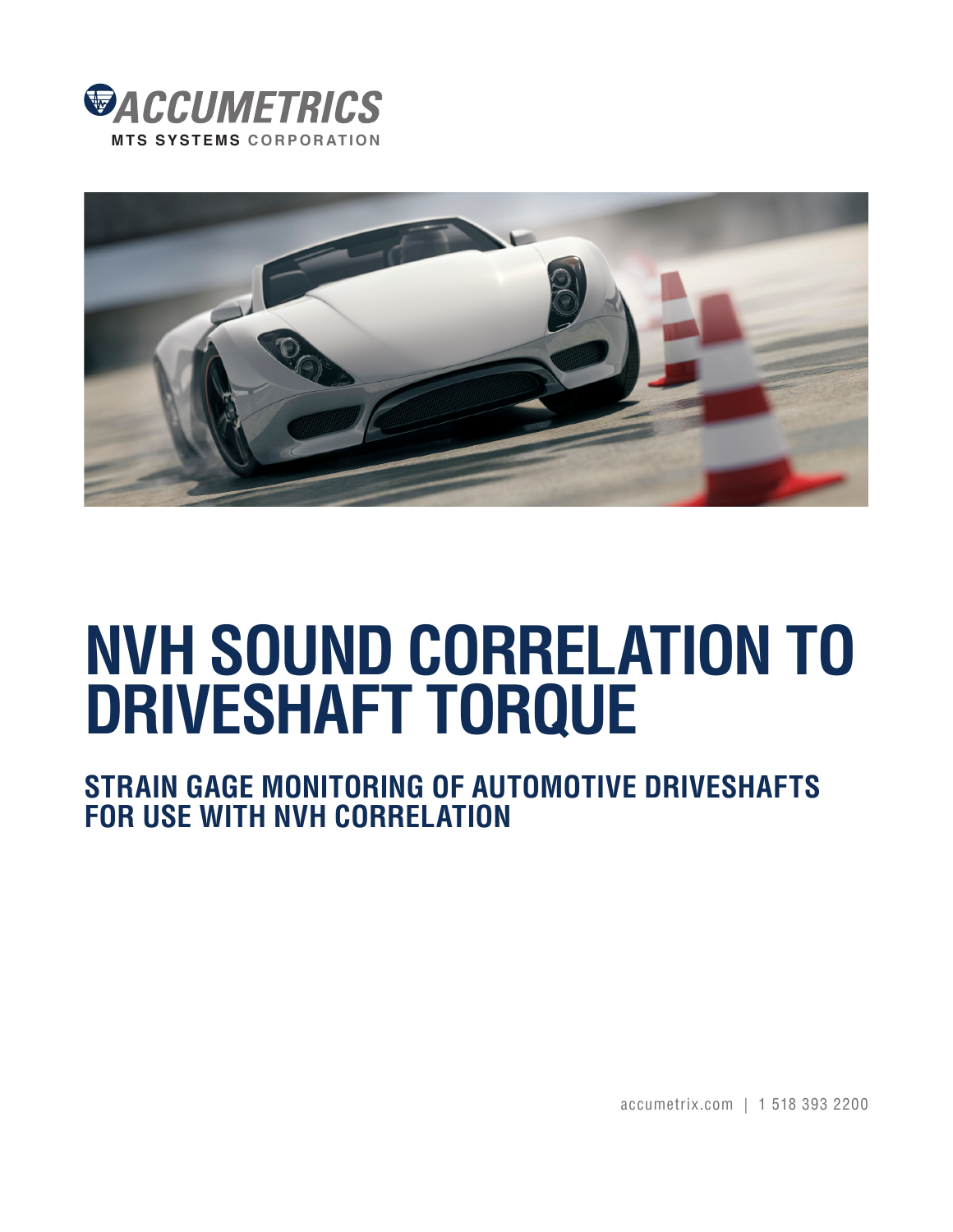## **Application: NVH Sound Correlation to Driveshaft Torque**

### **Wireless strain gage monitoring of automotive driveshafts for use with NVH correlation**

**Industry:** Automotive

**Product:** AT-5000 EasyApp

#### **Paramete[rs measured:](http://www.accumetrix.com/SingleChannelTelemetry/AT5000)** Torque

When a major Detroit automotive manufacturer wanted a convenient, accurate, and dependable way of studying the correlation of passenger compartment audible ("moan") noise to driveshaft torque, the AT-5000 EasyApp was chosen. The AT-5000 monitored torque with 12 bit data collected continuously at 11718 samples per second. The AT-5000's anti-alias filtering was altered from its normal DC to 1.2 kHz value to a 5 kHz value for this application. The torque data was recorded along with sound recordings from a passenger compartment microphone during vehicle operation on a test track. Data analysis software (not included with the AT-5000 EasyApp) provided correlation results immediately after the run, while still in the vehicle.

Test data was easily recorded, and the long battery life and ease of mounting of the AT-5000 EasyApp allowed the same studies to be quickly replicated in different vehicles.

#### Benefits:

- Easy installation
- Good bandwidth / sampling rates
- No data dropout
- Long battery life
- High data integrity and noise immunity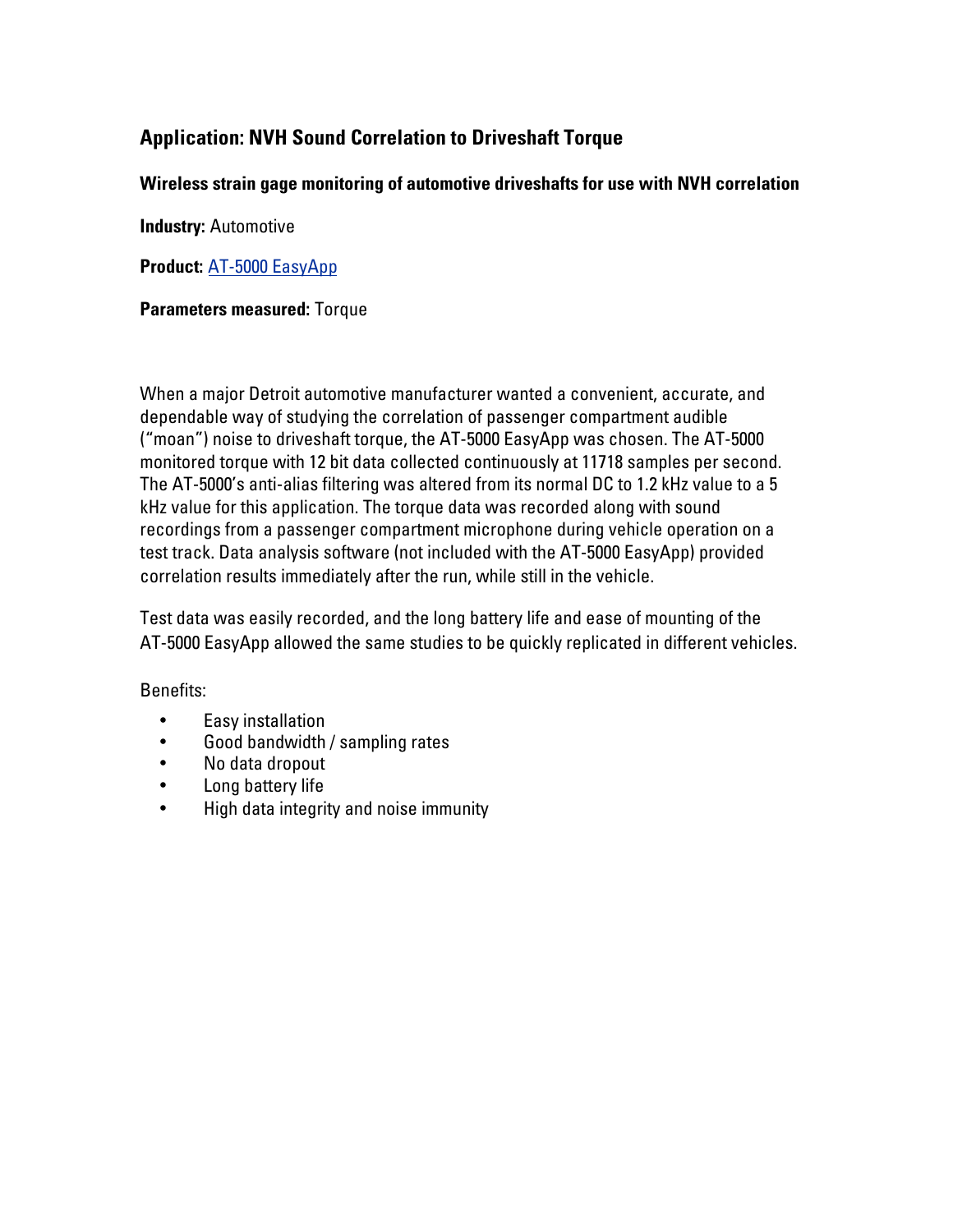





Installation of AT-5000 2/3 Length AA Battery



AT-5000 End View (showing gain resistor, shunt cal connector, and gage connections)

The picture above left shows the rotating AT-5000 EasyApp Transmitter; the low profile transmitter is held on to the driveshaft with an aramid fiber strap. A simple flex loop is mounted concentrically around the transmitter for signal pickup. Simple body tape, and plastic ties were used to fasten the pickup loop to convenient structures under the vehicles. It is easily mounted to the driveshaft using an Allen wrench. On the right is a close up of the input side of the transmitter. The gain resistor is on the front of board as shown; the resistor (or the entire input board) can be easily changed to adjust the sensitivity of the system.

Note: The battery of an AT-5000 EasyApp allows up to 150 hours of continuous use with a 1000 ohm strain gage; 50 hours with a 350 ohm strain gage.

The AT-5000 single channel telemetry system can also be configured to measure voltage and temperature (RTD or type k thermocouple).